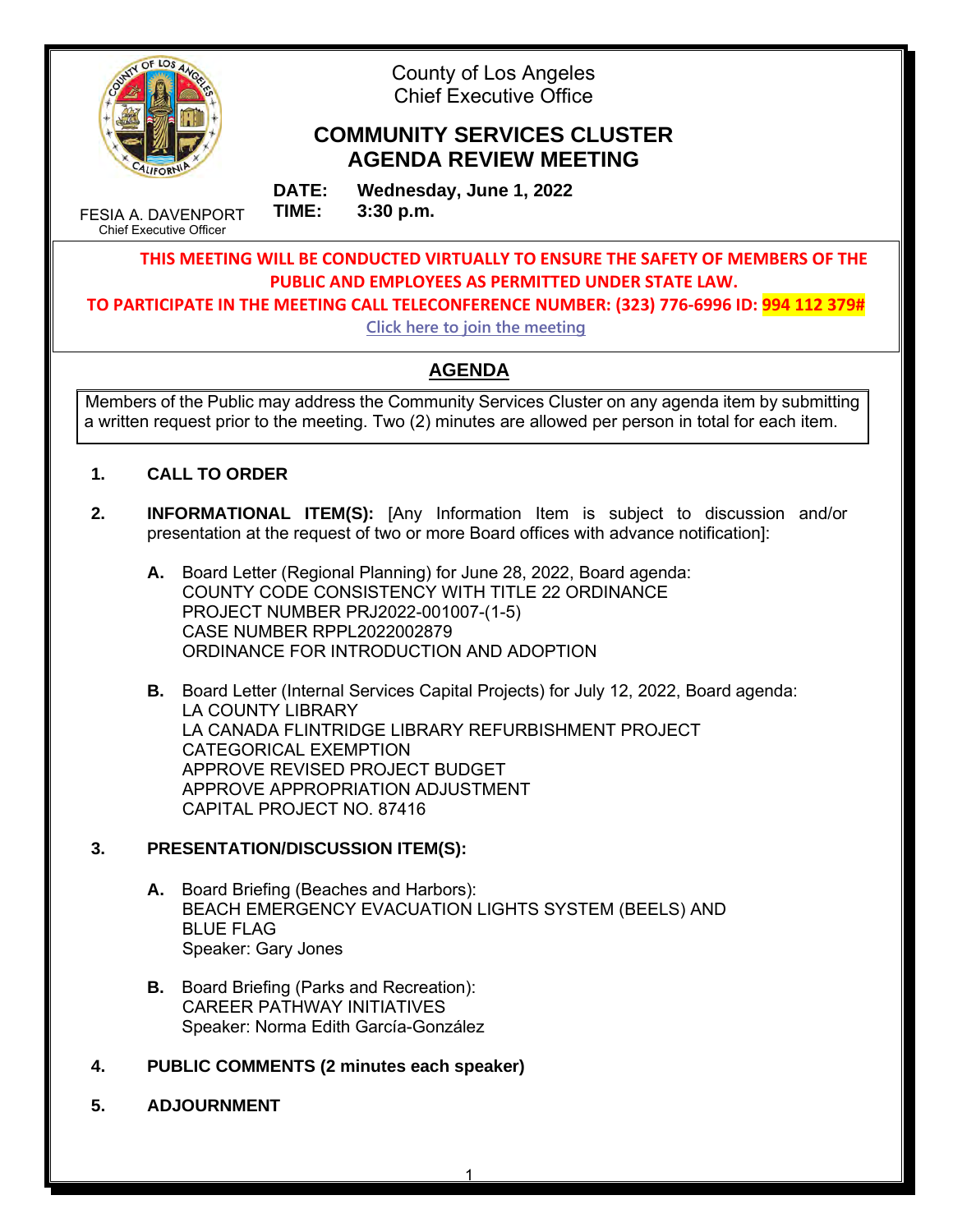# **BOARD LETTER/MEMO CLUSTER FACT SHEET**

| $\boxtimes$ Board Letter                                                                                      | <b>Board Memo</b>                                                                                                                                                                                                                                                                                                                                                                                                                                                           | <b>Other</b>    |  |
|---------------------------------------------------------------------------------------------------------------|-----------------------------------------------------------------------------------------------------------------------------------------------------------------------------------------------------------------------------------------------------------------------------------------------------------------------------------------------------------------------------------------------------------------------------------------------------------------------------|-----------------|--|
| <b>CLUSTER AGENDA</b><br><b>REVIEW DATE</b>                                                                   | 6/1/2022                                                                                                                                                                                                                                                                                                                                                                                                                                                                    |                 |  |
| <b>BOARD MEETING DATE</b>                                                                                     | 6/28/2022                                                                                                                                                                                                                                                                                                                                                                                                                                                                   |                 |  |
| <b>SUPERVISORIAL DISTRICT</b><br><b>AFFECTED</b>                                                              | 3 <sup>rd</sup><br>4 <sup>th</sup><br>$\boxtimes$ aii<br>1 <sup>st</sup><br>2 <sub>nd</sub>                                                                                                                                                                                                                                                                                                                                                                                 | 5 <sup>th</sup> |  |
| DEPARTMENT(S)                                                                                                 | <b>Regional Planning</b>                                                                                                                                                                                                                                                                                                                                                                                                                                                    |                 |  |
| <b>SUBJECT</b>                                                                                                | COUNTY CODE CONSISTENCY WITH TITLE 22 ORDINANCE<br>PROJECT NUMBER PRJ2022-001007-(1-5)<br><b>CASE NUMBER RPPL2022002879</b><br>ORDINANCE FOR INTRODUCTION AND ADOPTION<br>(ALL SUPERVISORIAL DISTRICTS) (3-VOTES)                                                                                                                                                                                                                                                           |                 |  |
| <b>PROGRAM</b>                                                                                                |                                                                                                                                                                                                                                                                                                                                                                                                                                                                             |                 |  |
| <b>AUTHORIZES DELEGATED</b><br><b>AUTHORITY TO DEPT</b>                                                       | $\boxtimes$ No<br>  Yes                                                                                                                                                                                                                                                                                                                                                                                                                                                     |                 |  |
| <b>SOLE SOURCE CONTRACT</b>                                                                                   | $\boxtimes$ No<br>Yes                                                                                                                                                                                                                                                                                                                                                                                                                                                       |                 |  |
|                                                                                                               | If Yes, please explain why:                                                                                                                                                                                                                                                                                                                                                                                                                                                 |                 |  |
| <b>DEADLINES/</b><br><b>TIME CONSTRAINTS</b>                                                                  | n/a                                                                                                                                                                                                                                                                                                                                                                                                                                                                         |                 |  |
| <b>COST &amp; FUNDING</b>                                                                                     | Total cost:<br>Funding source:<br>\$0.00                                                                                                                                                                                                                                                                                                                                                                                                                                    |                 |  |
|                                                                                                               | TERMS (if applicable):                                                                                                                                                                                                                                                                                                                                                                                                                                                      |                 |  |
|                                                                                                               | Explanation:<br>Adoption of the Ordinance will not result in additional costs to the County.                                                                                                                                                                                                                                                                                                                                                                                |                 |  |
| <b>PURPOSE OF REQUEST</b>                                                                                     | The Department and County Counsel have identified sections in eleven Titles in the<br>Los Angeles County Code that require amendments in order to correct outdated<br>regulations and references to Title 22 - Planning and Zoning of the Los Angeles<br>County Code. The Department is requesting the Board to find that the proposed<br>project is exempt from the California Environmental Quality Act and adopt the County<br>Code Consistency with Title 22 Ordinance. |                 |  |
| <b>BACKGROUND</b><br>(include internal/external<br>issues that may exist<br>including any related<br>motions) | Over the years, the Department adopted numerous ordinances to amend Title 22.<br>However, regulations and references to Title 22 in various other Titles in the Los<br>Angeles County Code were not updated as part of these ordinances. The ordinance is<br>necessary to correct outdated regulations and references to Title 22.<br>No known internal/external issues or related motions exist.                                                                           |                 |  |
| <b>EQUITY INDEX OR LENS</b><br><b>WAS UTILIZED</b>                                                            | $\boxtimes$ No<br>  Yes<br>If Yes, please explain how:                                                                                                                                                                                                                                                                                                                                                                                                                      |                 |  |
| <b>SUPPORTS ONE OF THE</b><br><b>NINE BOARD PRIORITIES</b>                                                    | Yes<br>$\boxtimes$ No<br>If Yes, please state which one(s) and explain how:                                                                                                                                                                                                                                                                                                                                                                                                 |                 |  |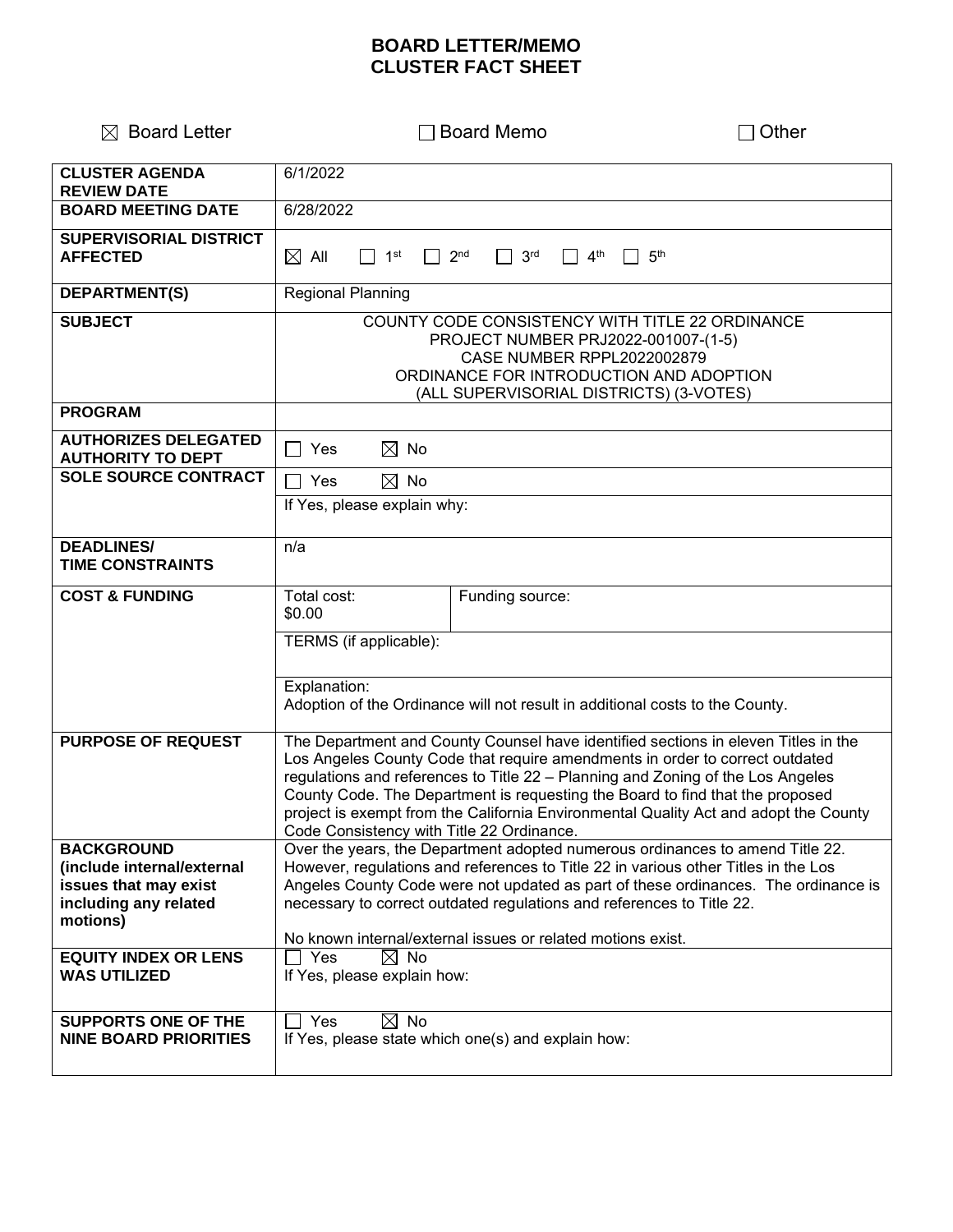| <b>DEPARTMENTAL</b> | Name, Title, Phone # & Email:                              |
|---------------------|------------------------------------------------------------|
| <b>CONTACTS</b>     |                                                            |
|                     | Adrienne Ng                                                |
|                     | Department of Regional Planning, Ordinance Studies Section |
|                     | (213) 974-6432                                             |
|                     | ang@planning.lacounty.gov                                  |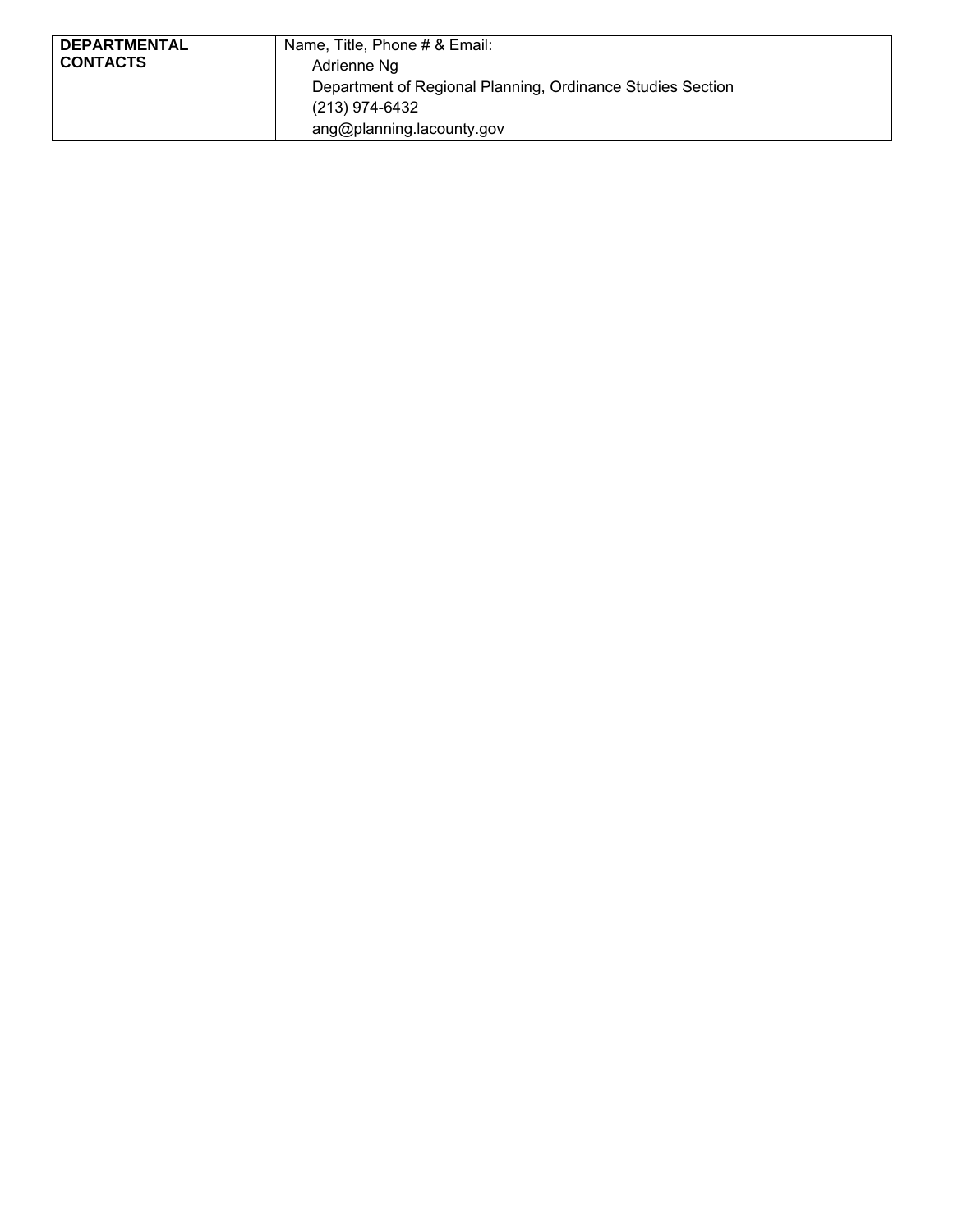

# **Los Angeles County** Department of Regional Planning

Planning for the Challenges Ahead



Amy J. Bodek, AICP Director of Regional Planning

**Dennis Slavin** Chief Deputy Director, **Regional Planning** 

June 28, 2022

The Honorable Board of Supervisors County of Los Angeles 383 Kenneth Hahn Hall of Administration 500 West Temple Street Los Angeles, CA 90012

Dear Supervisors:

## **COUNTY CODE CONSISTENCY WITH TITLE 22 ORDINANCE PROJECT NUMBER PRJ2022-001007-(1-5) CASE NUMBER RPPL2022002879 ORDINANCE FOR INTRODUCTION AND ADOPTION (ALL SUPERVISORIAL DISTRICTS) (3-VOTES)**

# **SUBJECT**

The Department of Regional Planning (Department) requests that your Board approve and adopt the County Code Consistency with Title 22 Ordinance, Project Number PRJ2022-001007-(1-5) and Advance Planning Case Number RPPL2022002879 (Ordinance), which corrects outdated regulations and references to Title 22 – Planning and Zoning of the Los Angeles County Code in eleven Titles in the County Code: Title 2 – Administration, Title 3 – Advisory Commissions and Committees, Title 7 – Business Licenses, Title 12 – Environmental Protection, Title 13 – Public Peace, Morals and Welfare, Title 15 – Vehicles and Traffic, Title 16 – Highways, Title 20 – Utilities, Title 21 – Subdivisions, Title 26 – Building Code, and Title 32 – Fire Code. A project summary and the Ordinance are attached to this letter.

# **IT IS RECOMMENDED THAT YOUR BOARD:**

- 1. Find that approval of the Ordinance is exempt from the California Environmental Quality Act (CEQA) for the reasons stated in this letter and in the record; and
- 2. Introduce, waive reading, and adopt the Ordinance.

320 West Temple Street • Los Angeles, CA 90012 • 213-974-6411 • TDD: 213-617-2292 **OOC** @LACDRP | planning.lacounty.gov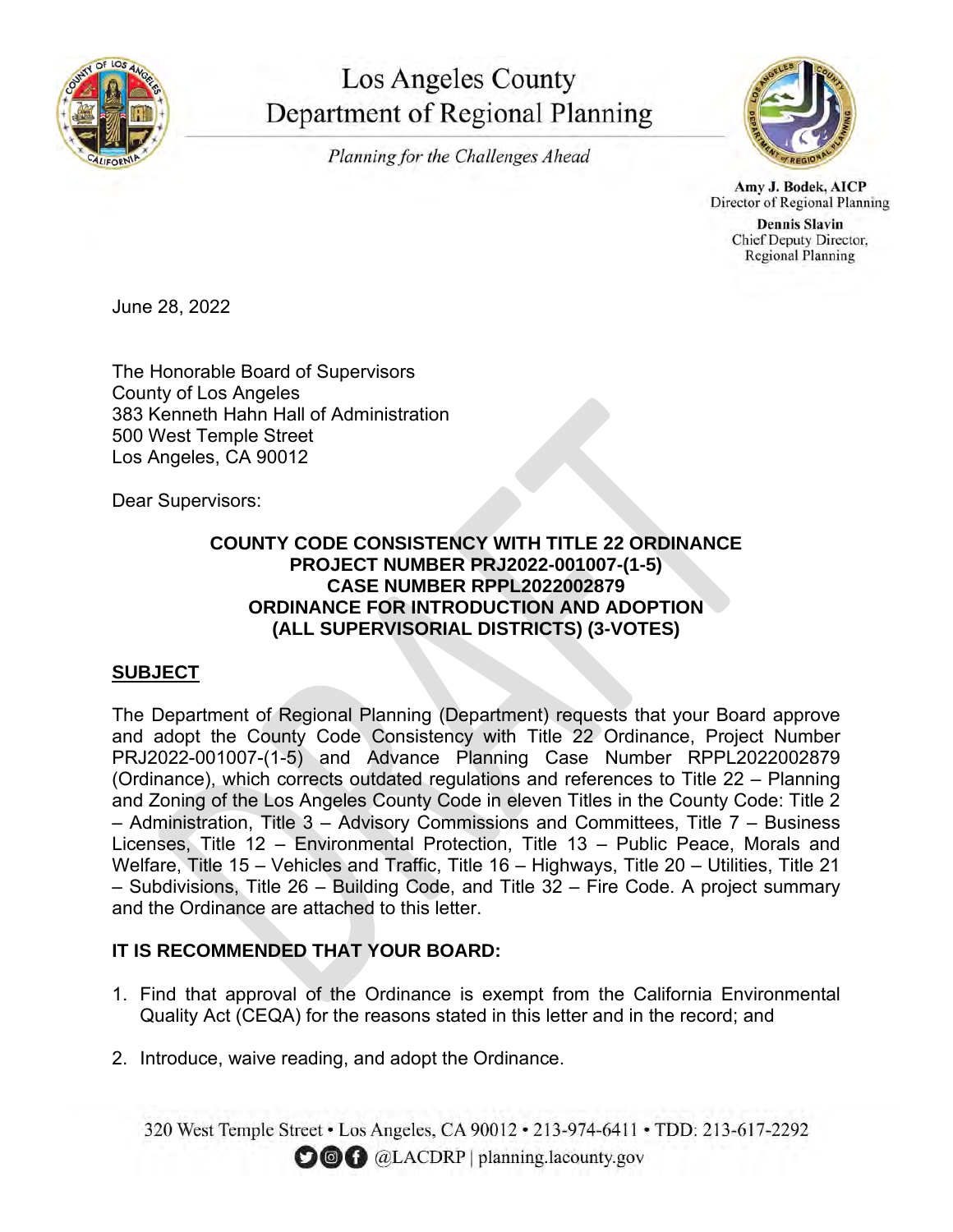The Honorable Board of Supervisors June 28, 2022 Page 2

### **PURPOSE/JUSTIFICATION OF RECOMMENDED ACTION**

The Ordinance corrects outdated regulations and references to Title 22 – Planning and Zoning of the Los Angeles County Code in eleven Titles in the County Code. Over the years, the Department adopted numerous ordinances to amend Title 22. However, regulations and references to Title 22 in other Titles in the Los Angeles County Code were not updated as part of these ordinances.

### **Key Components**

The Ordinance includes the following key components:

### **Section 2.108.060**

Deletes Section 2.108.060 because Ordinance No. 2019-0053 (Density Bonus Ordinance) amended Title 22 and authorized the Director of the Department to grant a time extension per Section 22.166.050.D.

### **Section 7.55.010**

Updates the definition in Section 7.55.010 to refer to the California Health and Safety Code because Ordinance No. 2017-0025 (Cannabis Ban Ordinance) deleted the definition in Title 22.

### **Section 12.04.020**

Adds "County contractors" to Section 12.04.020 to clarify that the County may use processing fees to pay consultants that are necessary to provide the County with special expertise on environmental documents. This addition is consistent with Section 22.246.050.

### **Various Sections in the Los Angeles County Code**

Updates references in the following Sections of the Los Angeles County Code because Ordinance No. 2019-0004 (Technical Update to Title 22 Ordinance) reorganized and improved the administration and implementation of Title 22: Section 3.30.080, Section 7.92.030, Section 7.92.040, Section 12.84.430, Section 13.12.030, Section 13.41.010, Section 15.64.056, Section 15.64.057, Section 15.64.075, Section 15.64.341, Section 16.27.050, Section 20.88.070, Section 21.16.015, Section 21.16.060, Section 21.16.075, Section 21.24.065, Section 21.44.050, Section 21.56.010, Section 21.56.020, Section 21.60.030, Section 21.60.070, Section 107.6, Section 107.8, and Section 328.9.1.

### **IMPLEMENTATION OF STRATEGIC PLAN GOALS**

The Ordinance is consistent with the principles of County Strategic Plan: Strategy III.3, Pursue Operational Effectiveness, Fiscal Responsibility, and Accountability.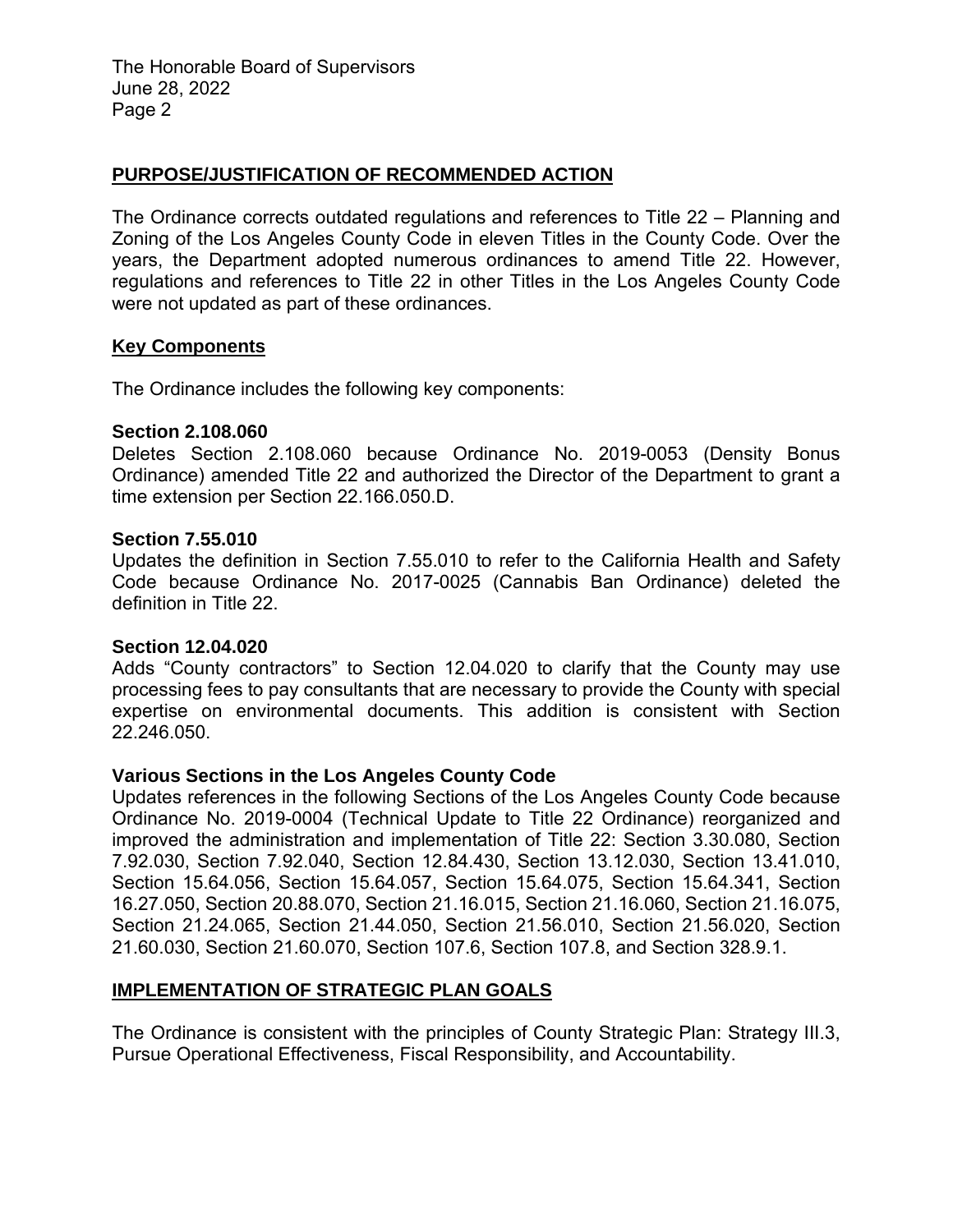The Honorable Board of Supervisors June 28, 2022 Page 3

### **FISCAL IMPACT/FINANCING**

The Department does not anticipate any fiscal impact on the County. The Ordinance makes only administrative changes to the Los Angeles County Code and will not impact operations for any County Department.

### **FACTS AND PROVISIONS/LEGAL REQUIREMENTS**

The Ordinance shall comply with California Government Code sections 25120 through 25132 regarding the adoption of ordinances. County Counsel prepared the Ordinance at the request of the Department.

### **ENVIRONMENTAL DOCUMENTATION**

The Ordinance is not subject to the CEQA because it is an activity that is excluded from the definition of a project by Section 21065 of the Public Resources Code and Section 15378(b) of the State CEQA Guidelines. The Ordinance is also exempt from CEQA pursuant to State CEQA Guidelines 15061(b)(3). The Ordinance is administrative in nature and corrects outdated regulations and references in the Los Angeles County Code. The Ordinance has no potential for resulting in either a direct physical change in the environment, or a reasonably foreseeable indirect physical change in the environment. There is no possibility that the implementation of the Ordinance will have a significant effect on the environment.

Upon your Board's approval of the recommended actions, the Department will file a Notice of Exemption with the County Clerk in accordance with section 21152 of the Public Resources Code.

### **IMPACT ON CURRENT SERVICES (OR PROJECTS)**

Approval of the Ordinance will not significantly impact County services.

For further information, please contact Adrienne Ng at (213) 974-6432 or ang@planning.lacounty.gov.

Respectfully submitted,

AMY J. BODEK, AICP Director of Regional Planning

AJB:CC:BD:AN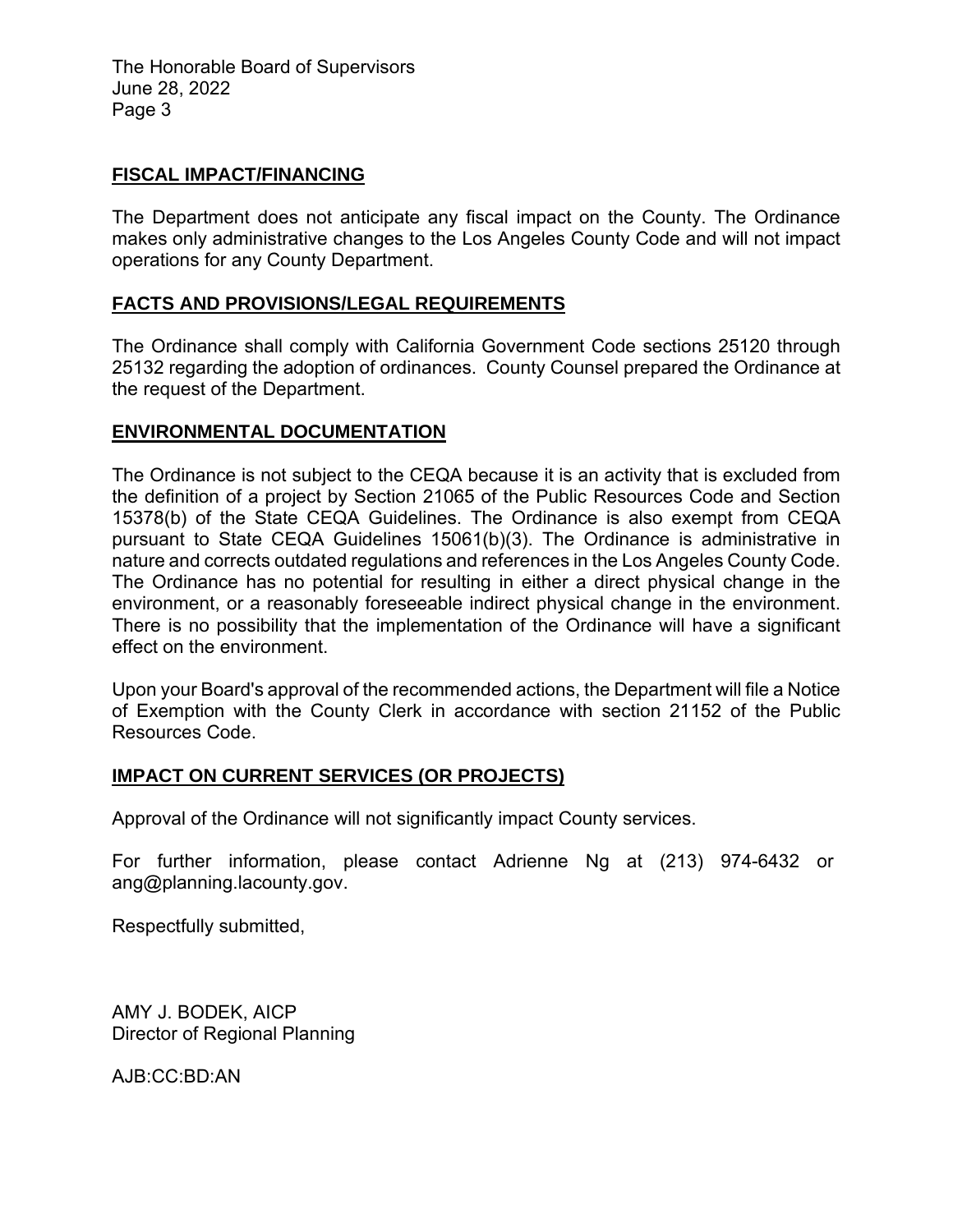The Honorable Board of Supervisors June 28, 2022 Page 4

Attachments:

- 1. Project Summary
- 2. Ordinance
- c: Executive Office, Board of Supervisors Chief Executive Office Consumer and Business Affairs County Counsel Fire Department Public Works Public Health Treasurer Tax Collector

S\_AP\_06282022\_BL\_County Code Consistency with Title 22 Ordinance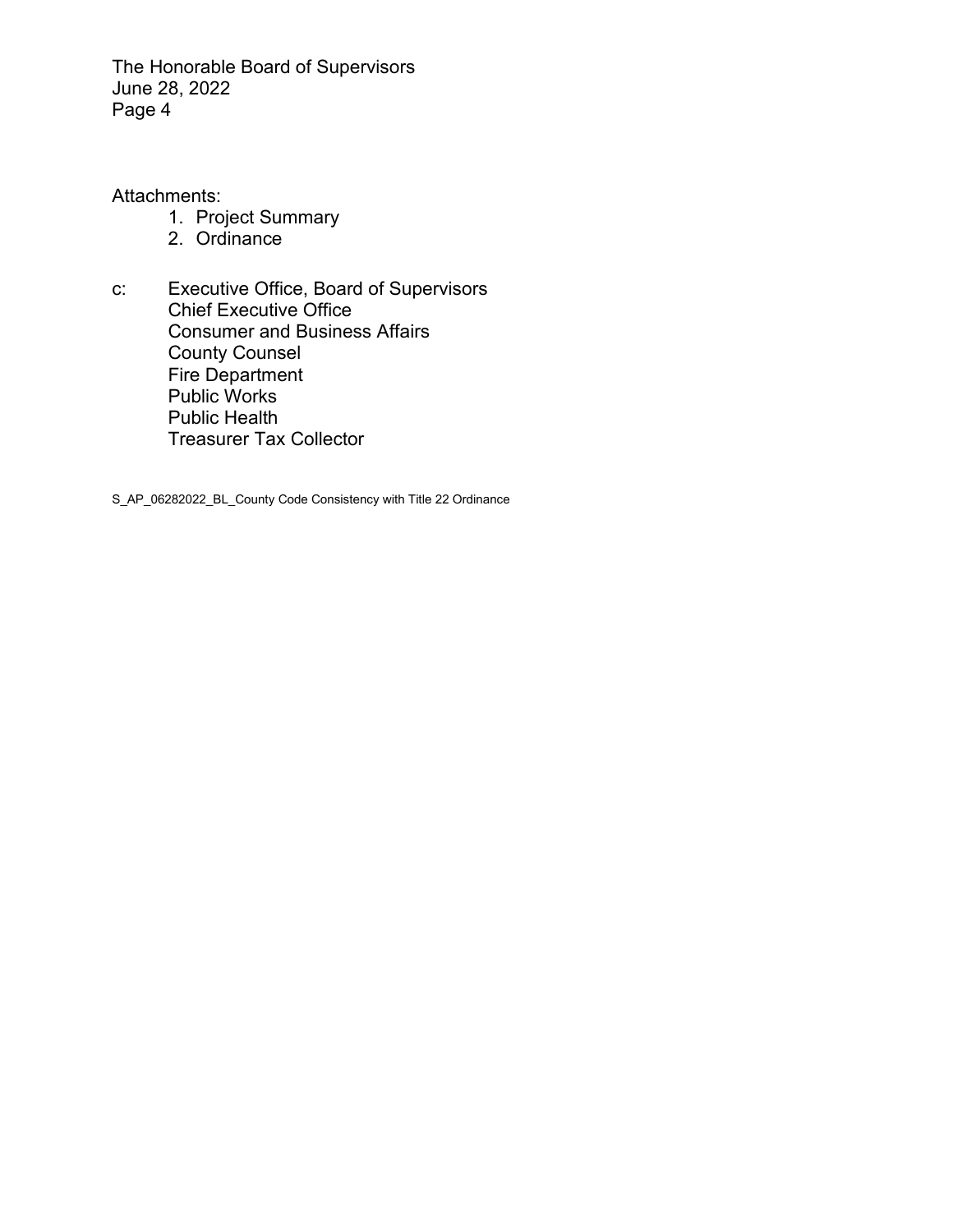# **BOARD LETTER/MEMO CLUSTER FACT SHEET**

| $\boxtimes$ Board Letter                                                                                      | <b>Board Memo</b>                                                                                                                                                                                                                                                                                                                                                                                                                                                                                                                                                           | Other |  |
|---------------------------------------------------------------------------------------------------------------|-----------------------------------------------------------------------------------------------------------------------------------------------------------------------------------------------------------------------------------------------------------------------------------------------------------------------------------------------------------------------------------------------------------------------------------------------------------------------------------------------------------------------------------------------------------------------------|-------|--|
| <b>CLUSTER AGENDA</b><br><b>REVIEW DATE</b>                                                                   | 6/1/2022                                                                                                                                                                                                                                                                                                                                                                                                                                                                                                                                                                    |       |  |
| <b>BOARD MEETING DATE</b>                                                                                     | 7/12/2022                                                                                                                                                                                                                                                                                                                                                                                                                                                                                                                                                                   |       |  |
| <b>SUPERVISORIAL DISTRICT</b><br><b>AFFECTED</b>                                                              | 1 <sup>st</sup><br>2 <sub>nd</sub><br>3 <sup>rd</sup><br>4 <sup>th</sup><br>$\boxtimes$ 5 <sup>th</sup><br>$\Box$ All                                                                                                                                                                                                                                                                                                                                                                                                                                                       |       |  |
| <b>DEPARTMENT(S)</b>                                                                                          | La County Library                                                                                                                                                                                                                                                                                                                                                                                                                                                                                                                                                           |       |  |
| <b>SUBJECT</b>                                                                                                | La Canada Flintridge Library Refurbishment Project                                                                                                                                                                                                                                                                                                                                                                                                                                                                                                                          |       |  |
| <b>PROGRAM</b>                                                                                                |                                                                                                                                                                                                                                                                                                                                                                                                                                                                                                                                                                             |       |  |
| <b>AUTHORIZES DELEGATED</b><br><b>AUTHORITY TO DEPT</b>                                                       | $\boxtimes$ No<br>Yes                                                                                                                                                                                                                                                                                                                                                                                                                                                                                                                                                       |       |  |
| <b>SOLE SOURCE CONTRACT</b>                                                                                   | $\boxtimes$ No<br>Yes                                                                                                                                                                                                                                                                                                                                                                                                                                                                                                                                                       |       |  |
|                                                                                                               | If Yes, please explain why:                                                                                                                                                                                                                                                                                                                                                                                                                                                                                                                                                 |       |  |
| <b>DEADLINES/</b><br><b>TIME CONSTRAINTS</b>                                                                  | N/A                                                                                                                                                                                                                                                                                                                                                                                                                                                                                                                                                                         |       |  |
| <b>COST &amp; FUNDING</b>                                                                                     | Total cost:<br>Funding source:<br>La County Library Operating Budget<br>\$400,000                                                                                                                                                                                                                                                                                                                                                                                                                                                                                           |       |  |
|                                                                                                               | TERMS (if applicable):                                                                                                                                                                                                                                                                                                                                                                                                                                                                                                                                                      |       |  |
|                                                                                                               | Explanation:<br>Approval of the enclosed appropriation adjustment will transfer \$130,000 from the LA<br>County Library's Operating Budget to the La Canada Flintridge Library Refurbishment<br>Project, Capital Project No. 87416, to fully fund the project.                                                                                                                                                                                                                                                                                                              |       |  |
| <b>PURPOSE OF REQUEST</b>                                                                                     |                                                                                                                                                                                                                                                                                                                                                                                                                                                                                                                                                                             |       |  |
| <b>BACKGROUND</b><br>(include internal/external<br>issues that may exist<br>including any related<br>motions) | On March 4, 2020, the Board approved Capital Project No. 87416 which included<br>scope of work to refurbish existing restrooms, entrance, and parking lot. Upon further<br>consideration, it was determined that more extensive refurbishments to the restroom<br>were necessary which included measures to ensure privacy and prevent sightlines for<br>Library guests. The proposed revised total project budget was increased by \$130,000<br>to \$400,000, which includes design, construction, change order allowance,<br>inspection/testing, and ISD County services. |       |  |
| <b>EQUITY INDEX OR LENS</b><br><b>WAS UTILIZED</b>                                                            | Yes<br>⊠ No<br>If Yes, please explain how:                                                                                                                                                                                                                                                                                                                                                                                                                                                                                                                                  |       |  |
| <b>SUPPORTS ONE OF THE</b><br><b>NINE BOARD PRIORITIES</b>                                                    | Π Yes<br>$\boxtimes$ No<br>If Yes, please state which one(s) and explain how:                                                                                                                                                                                                                                                                                                                                                                                                                                                                                               |       |  |
| <b>DEPARTMENTAL</b><br><b>CONTACTS</b>                                                                        | Name, Title, Phone # & Email:<br>Thomas DeSantis, (323) 267-3467, TDesantis@isd.lacounty.gov                                                                                                                                                                                                                                                                                                                                                                                                                                                                                |       |  |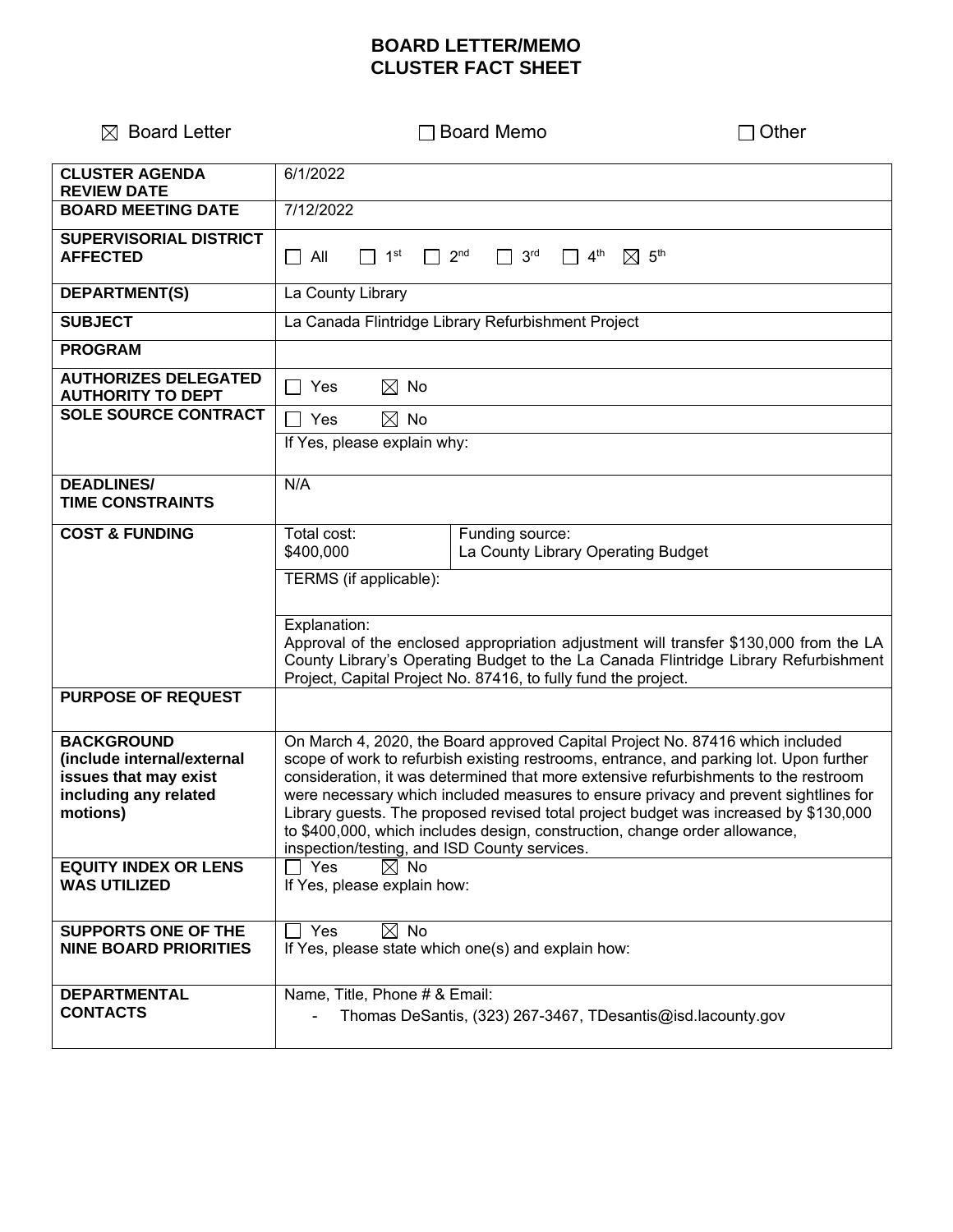

# County of Los Angeles **INTERNAL SERVICES DEPARTMENT**

1100 North Eastern Avenue Los Angeles, California 90063

**SELWYN HOLLINS** 

Director *"Trusted Partner and Provider of Choice"*

**Telephone: (323) 267-2101 FAX: (323) 264-7135** 

July 12, 2022

The Honorable Board of Supervisors County of Los Angeles 383 Kenneth Hahn Hall of Administration 500 West Temple Street Los Angeles, California 90012

Dear Supervisors:

# **LA COUNTY LIBRARY LA CANADA FLINTRIDGE LIBRARY REFURBISHMENT PROJECT CATEGORICAL EXEMPTION APPROVE REVISED PROJECT BUDGET APPROVE APPROPRIATION ADJUSTMENT CAPITAL PROJECT NO. 87416 (SUPERVISORIAL DISTRICT 5) (FY 2022-23, 4 VOTES)**

# **SUBJECT**

Internal Services Department is seeking Board approval to revise the budget and scope for the La Canada Flintridge Library Refurbishment Project; and approval of an appropriation adjustment in the amount of \$130,000.

# **IT IS RECOMMENDED THAT THE BOARD:**

- 1. Find that the recommended actions are within the scope of the previous finding of exemption for the La Canada Flintridge Library Refurbishment Project under the California Environmental Quality Act for the reasons stated in this letter and in the record of the project.
- 2. Approve the revised total project budget of \$400,000, from a previously adopted budget of \$270,000, to fully fund the remaining scope of work for the La Canada Flintridge Library Refurbishment Project.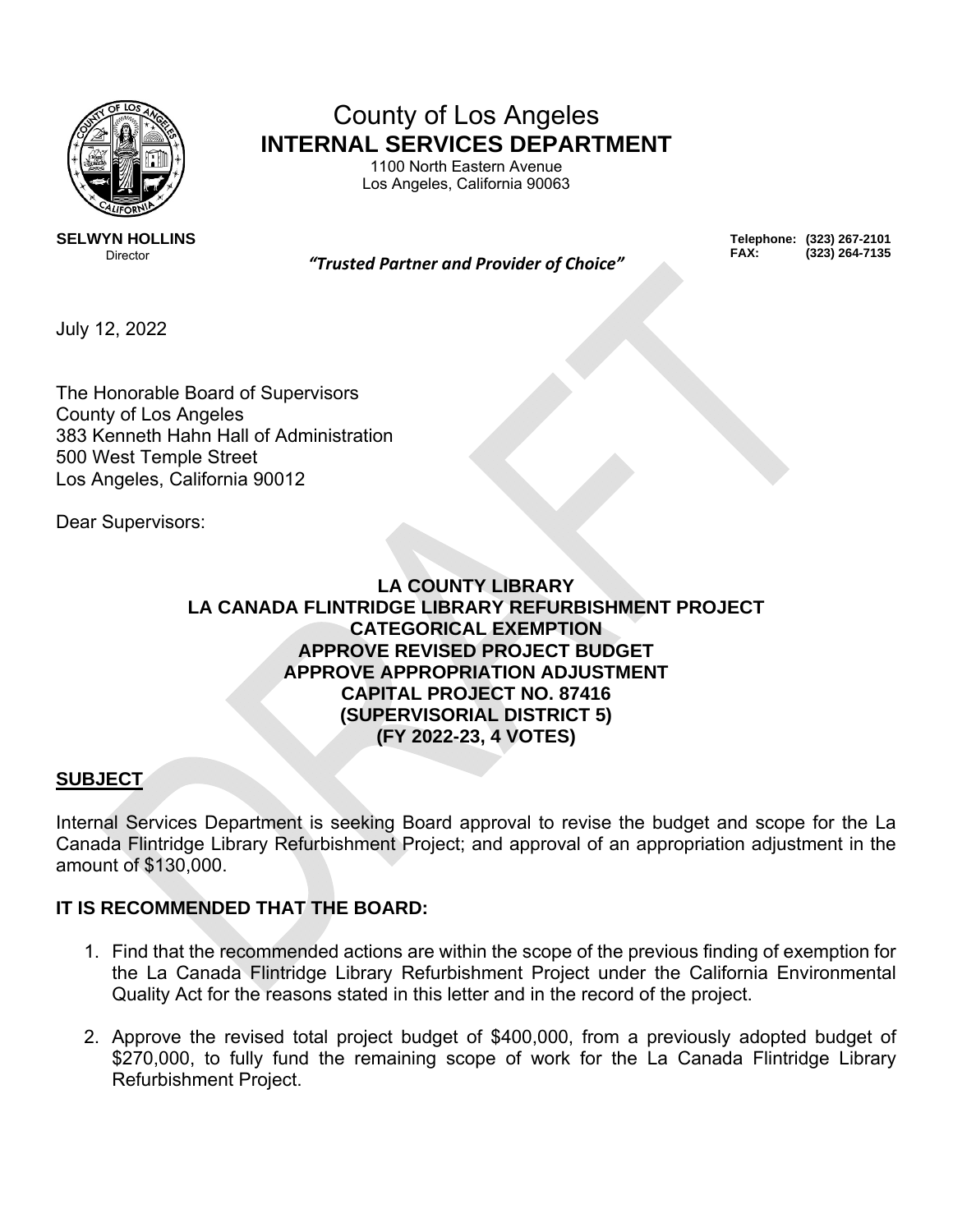The Honorable Board of Supervisors July 12, 2022 Page 2

3. Approve an appropriation adjustment to transfer \$130,000 from the LA County Library's Operating Budget to the La Canada Flintridge Library Refurbishment Project, Capital Project No. 87416, to fully fund the project.

### **PURPOSE/JUSTIFICATION OF RECOMMENDED ACTION**

Approval of the recommendations will find that the recommended actions are within the scope of the previous finding of exemption under the California Environmental Quality Act (CEQA) for the previously approved La Canada Flintridge Library Refurbishment project (project) and approve the revised project budget and appropriation adjustment.

On March 4, 2020, the Board approved the La Canada Flintridge Library Refurbishment Project, Capital Project No. 87416, with a project budget of \$270,000, and authorized the project to be performed using an existing Board approved Internal Services Department (ISD) Job Order Contract (JOC).

The original scope of work included refurbishments to the existing men's and women's public restrooms, the library primary entrance, and an existing parking lot. Upon further consideration, it was determined by LA County Library that more extensive refurbishments to the restrooms were necessary. Specifically, an installation of a fixed hard ceiling and lighting is needed to replace an outdated T-bar ceiling in the restrooms, as well as a relocation of the men's urinals away from the entrance door for greater privacy and to prevent sightlines for Library guests. In addition, with respect to the Board motion on June 4, 2019, and the report back on March 13, 2020 on All-Gender Restroom Standards, this project will serve to proactively facilitate the County's goal of providing an easily-accessible all-gender restroom for clients and staff by re-designating a staff restroom into a single-use all-gender restroom.

The necessary changes to the scope of work, along with an increase in construction labor and materials costs, have resulted in an increase to the overall project costs.

The estimated project duration is approximately nine (9) months which includes the completion of design and construction documents, jurisdictional approvals, construction, and project completion.

### **Implementation of Strategic Plan Goals**

These recommendations support the County Strategic Plan: Goal II. Foster Vibrant and Resilient Communities, Strategy II.2 – Support the Wellness of our Communities, Objective II.2.2 Expand Access to Recreational and Cultural Opportunities, and Goal III. Realize Tomorrow's Government Today, Strategy III.3 - Pursue Operational Effectiveness, Fiscal Responsibility, and Accountability, Objective III.3.2 Manage and Maximize County Assets by investing in public infrastructure that will enhance the recreational and cultural opportunities for County residents and visitors and improve the operational effectiveness of an existing County asset.

### **Green Building/Sustainable Design Program**

The proposed increased project scope will support the Board's Green Building/Sustainable Design Program by incorporating design features such as LED lighting that will optimize energy efficiency.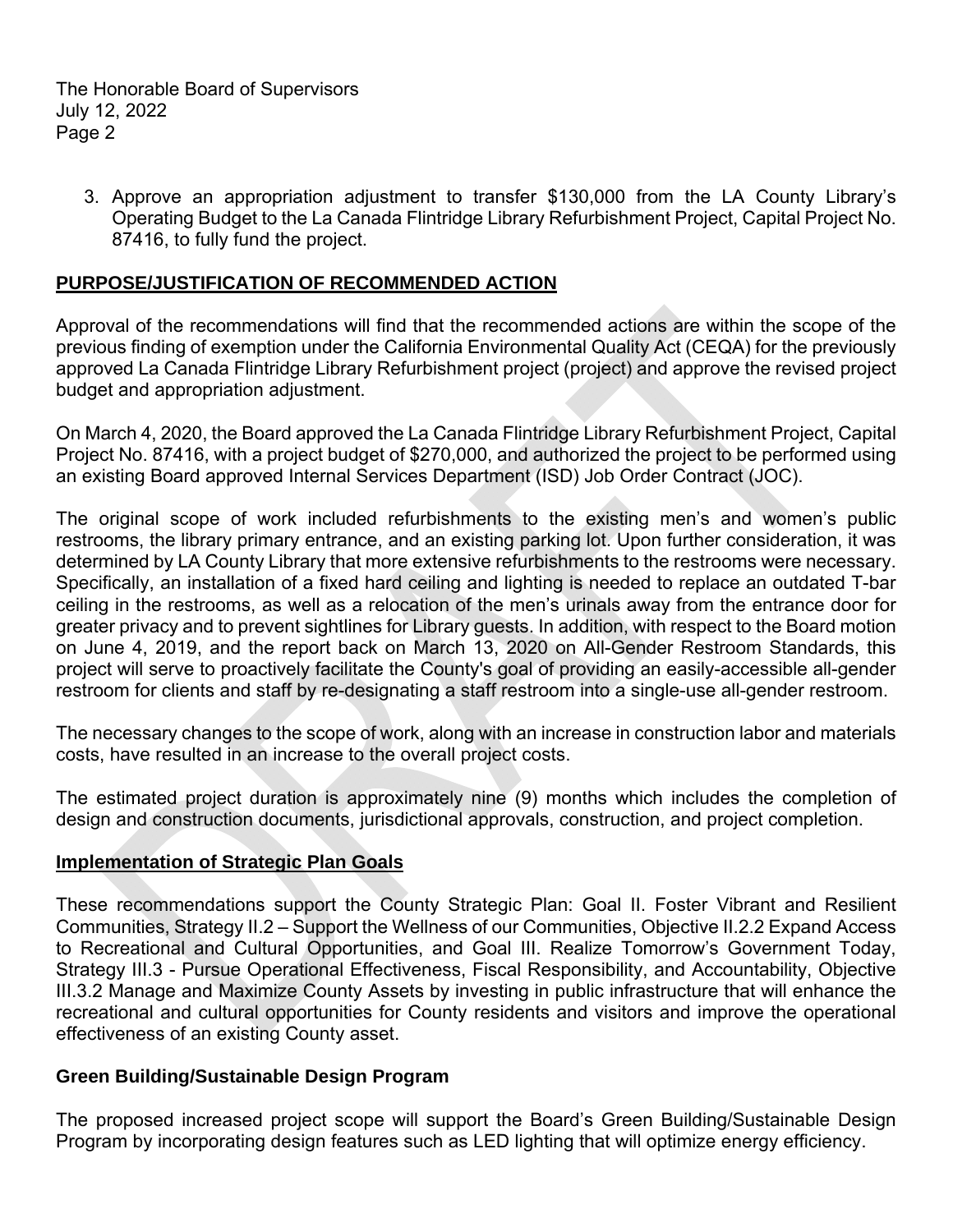The Honorable Board of Supervisors July 12, 2022 Page 3

The proposed increased project scope will be designed and constructed to comply with Title 24 of the California Code of Regulations. Title 24 contains building standards to conserve electricity and natural gas in new and existing buildings within the State. When possible, ISD will document all Title 24 related improvements that qualify for Leadership in Energy and Environmental Design (LEED) building points to apply toward future LEED certification for the County building.

## **FISCAL IMPACT/FINANCING**

On March 4, 2020, the Board approved a total project budget of \$270,000. The proposed revised total project budget is increased by \$130,000 to \$400,000, which includes design, construction, change order allowance, inspection/testing, and ISD County services (Enclosure A).

Approval of the enclosed appropriation adjustment (Enclosure B) will transfer \$130,000 from the LA County Library's Operating Budget to the La Canada Flintridge Library Refurbishment Project, Capital Project No. 87416, to fully fund the project.

### **Operating Budget Impact**

The scope of work consists of refurbishments made to an existing space. Therefore, following the completion of the proposed project, ISD and LA County Library do not anticipate any one-time start-up or additional ongoing costs as a result of the proposed project.

# **FACTS AND PROVISIONS/LEGAL REQUIREMENTS**

In accordance with the Board's Local and Targeted Worker Hire Policy, updated on June 11, 2019, the proposed project budget is less than \$500,000; therefore, the "Local Worker" and "Local Targeted Worker" labor hours are not required as part of the project.

In accordance with the Board's Civic Art Policy, adopted on December 7, 2004, and last amended on August 4, 2020, the proposed project is exempt from the Civic Art Allocation because the estimated eligible project costs are less than \$500,000.

# **ENVIRONMENTAL DOCUMENTATION**

The project, which included revisions to the bathrooms, was previously approved on March 4, 2020 and was determined to be exempt from CEQA. The revised project work is still within the scope of the previous findings of exemption for the project under State CEQA guidelines Sections 15301(a), (d), and (f), 15302, 15303(d) and (e), 15304(a), and 15311(a) and (b), and Classes 1(c), (d), (n), and (i), 2(e), 3(a) and (b), 4(a), and 11(d) and (f) of the County's Environmental Document Reporting Procedures and Guidelines, Appendix G because it includes repairs and alterations to existing public facilities with negligible or no expansion of use, replacement of features with the same purpose and capacity, placement of small equipment, accessory structures, and refurbishment of a parking lot, minor alterations to land and installation of equipment at existing facilities. No tree removal is included.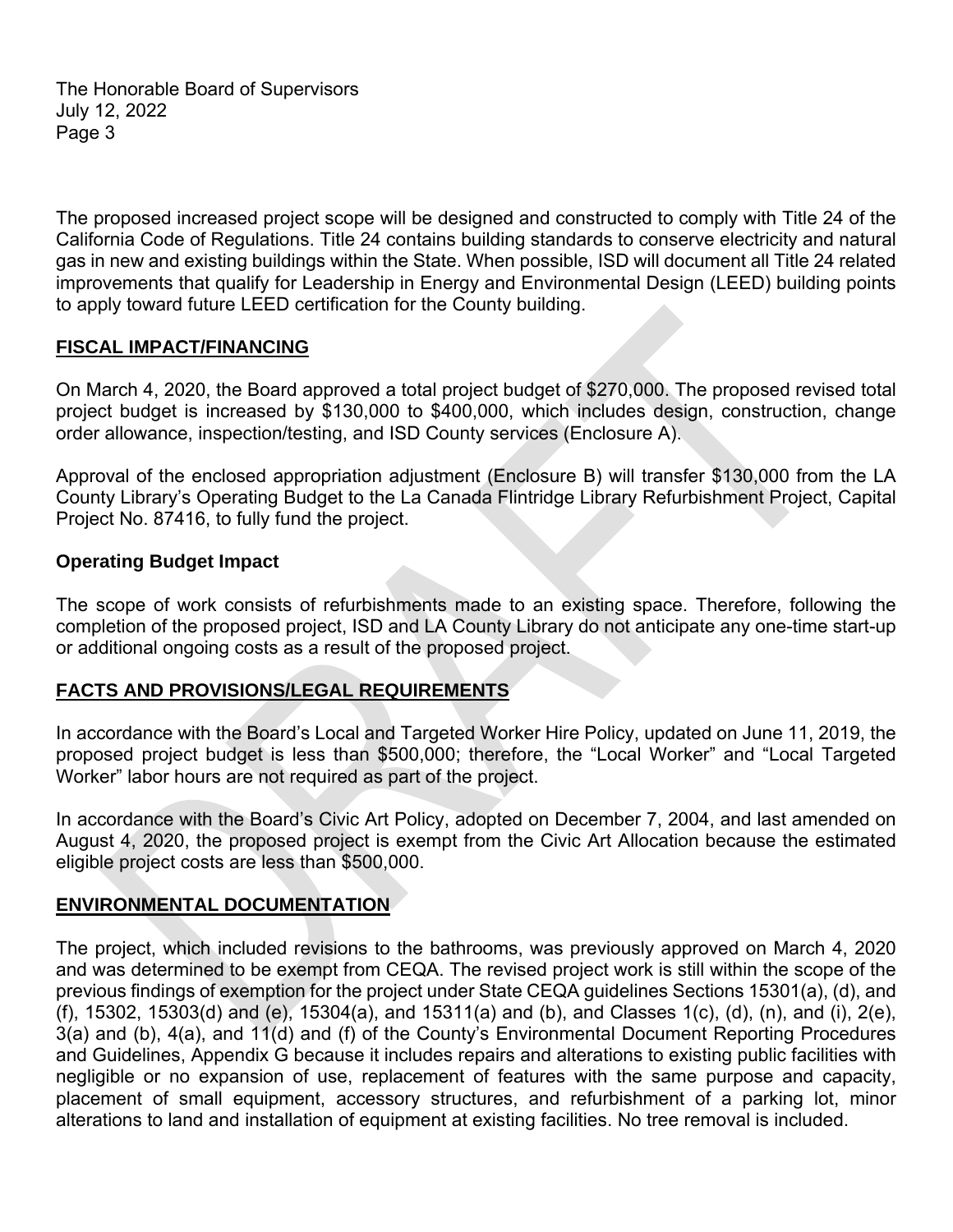The Honorable Board of Supervisors July 12, 2022 Page 4

In addition, based on the records of the project, it will comply with all applicable regulations, it is not in a sensitive environment and there are no cumulative impacts, unusual circumstances, damage to scenic highways, listing on hazardous waste site lists compiled pursuant to Government Code section 65962.5, or indications that it may cause a substantial adverse change in the significance of a historic resource that would make the exemptions inapplicable.

Upon the Board's approval of the project, ISD will file a Notice of Exemption with the Registrar-Recorder/County Clerk in accordance with section 21152 of the California Public Resources Code and will post it to the County's website in accordance with section 21092.2.

## **CONTRACTING PROCESS**

As was previously authorized by the Board on March 4, 2020, the work on this project is being performed using an existing Board approved ISD JOC contract for the construction. The standard Board-directed clauses, including those that provide for contract termination and hiring qualified displaced county employees, are included in all JOCs.

The JOC contractor who will perform the work is required to fully comply with applicable legal requirements, which among other things, include Chapters 2.200 (Child Support Compliance Program) and 2.203 (Contractor Employee Jury Service Program) of the Los Angeles County Code, and Section 1774 of the California Labor Code pertaining to payment of prevailing wages.

### **IMPACT ON CURRENT SERVICES (OR PROJECTS)**

Approval of the recommendations will have minimal impact on current county services.

# **CONCLUSION**

Please return one adopted copy of the board letter to the following: ISD Operations Service, the Chief Executive Office – Capital Programs Division, and LA County Library.

Respectfully submitted,

Selwyn Hollins **Director** 

SH:ME:TD:sy

**Enclosures** 

C: Executive Office, Board of Supervisors Chief Executive Officer County Counsel LA County Library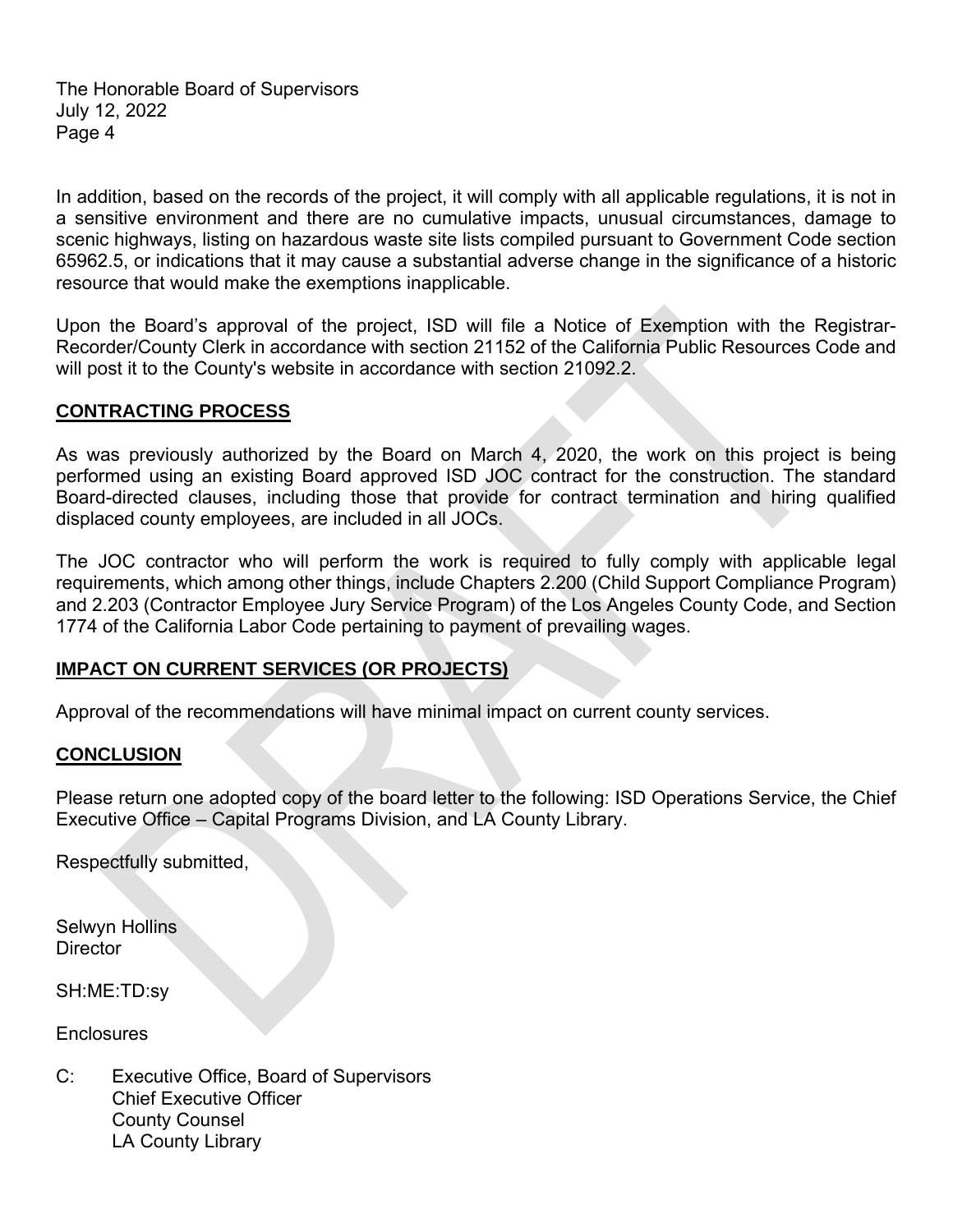# **PROJECT INFORMATION SHEET SCHEDULE AND BUDGET SUMMARY**

|                                | <b>PROJECT:</b> La Canada Flintridge Library Refurbishment Project |
|--------------------------------|--------------------------------------------------------------------|
| <b>CAPITAL PROJECT NO. :  </b> | 87416                                                              |

| <b>I. PROJECT SCHEDULE</b>             |                                   |                                            |  |
|----------------------------------------|-----------------------------------|--------------------------------------------|--|
| <b>Project Activity</b>                | <b>Duration</b>                   | <b>Scheduled</b><br><b>Completion Date</b> |  |
| <b>Complete Construction Documents</b> | N/A                               | August 2021                                |  |
| <b>Jurisdictional Approval</b>         | N/A                               | September 2021                             |  |
| <b>Award Construction Contract</b>     | months following Board approval   | August 2022                                |  |
| <b>Substantial Completion</b>          | months following Board approval   | February 2023                              |  |
| <b>Project Acceptance</b>              | 9 months following Board approval | April 2023                                 |  |

| <b>II. BUDGET SUMMARY</b>                       |    |                        |  |
|-------------------------------------------------|----|------------------------|--|
| <b>Budget Category</b>                          |    | <b>Proposed Budget</b> |  |
| Construction                                    |    |                        |  |
| Construction                                    | \$ | 250,000.00             |  |
| <b>Change Orders</b>                            | \$ | 30,000.00              |  |
| <b>Subtotal</b>                                 | \$ | 280,000.00             |  |
| <b>Civic Art</b>                                |    |                        |  |
| <b>Plans and Specifications</b>                 | \$ | 30,000.00              |  |
| <b>Jurisdictional Review/Plan Check/Permits</b> | \$ | 10,000.00              |  |
| <b>County Services</b>                          | \$ | 80,000.00              |  |
| <b>Total Project Budget</b>                     | \$ | 400,000.00             |  |